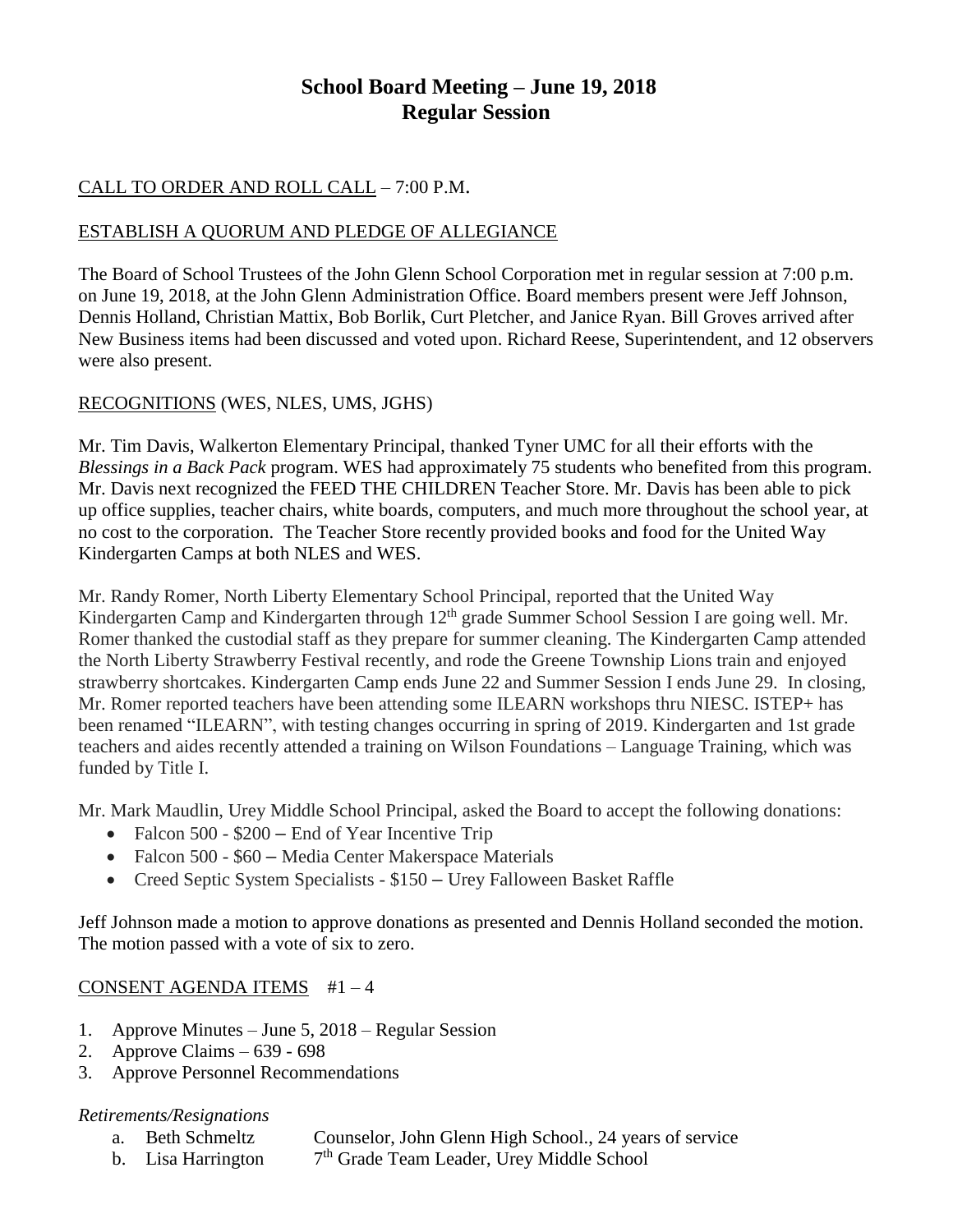## *Appointments/Transfers*

a. Justin Hall Special Education Teacher, John Glenn High School b. Abby McNeil Social Studies Teacher, John Glenn High School c. Clara Beck Music Teacher, Walkerton Elementary School d. Kelley Edelbrock Speech Pathologist, John Glenn School Corporation e. Dyan Phillips 7<sup>th</sup> Grade Team Leader, Urey Middle School f. Dave Dickinson Transfer from Freshman Girls' Volleyball Coach to JV Girls' Volleyball Coach, John Glenn High School g. Amy Mappes School Nurse, North Liberty Elementary School h. Angela Lile 7<sup>th</sup> Grade Math Teacher, Urey Middle School i. Arden Balmer Increase from ½ time to Full Time Summer School Math Teacher, John Glenn High School j. Amanda Mortensen 5 Additional Days Summer School Pay, John Glenn High School k. Angela Kramer 5 Additional Days Summer School Pay, John Glenn High School l. Laura Undem Algebra I Instructional Aide, Summer School Session I, John Glenn High **School** m. Gerry Brown Extended Contract - 15 additional days, Urey Middle School n. Beth Schmeltz Extended Contract – 5 additional days, John Glenn High School

## 4. Transfer Student Requests

There are currently 429 requests for transfer into the John Glenn School Corporation, including the following new requests: Braylee Howard, WES/3; Hunter Howard, WES/4; Sophee Howard, WES/3; Brooke Osenbaugh, JGHS/12; Jacob Taddeo, JGHS/9; and Addison Young, WES/4.

Jeff Johnson made a motion to approve Consent Agenda Items one through four and Christian Mattix seconded the motion. The motion passed with a six to zero vote.

New employees were introduced to the board. Those employees present included Cole Seward (approved June 5, 2018), Justin Hall, Abbey McNeill, Kelley Edelbrock, Amy Mappes, and Angela Lile.

#### NEW BUSINESS

1) Approve 2018-19 Cafeteria Prices

Breakfast prices and milk prices did not increase this year. However, elementary and secondary lunch prices have increased by ten cents. Elementary lunches will now be \$2.10 and secondary lunches will be \$2.35. Christian Mattix made a motion to approve the 2018-19 school lunch prices as presented, and Curt Pletcher seconded the motion. The motion passed with a six to zero vote.

2) Approve Resolution to appoint Deborah Johnson as Small Claims Court Representative

Deborah Johnson is the corporation representative in small claims court, collecting delinquent textbook rental fees. Bob Borlik made a motion to approve the resolution to appoint Deborah Johnson as Small Claims Court Representative and Dennis Holland seconded the motion. The motion was approved with a six to zero vote.

3) Approve FMLA Leave for Employee # 1000

Jeff Johnson made a motion to approve FMLA Leave for employee #1000. Curt Pletcher seconded the motion, and the motion passed with a vote of six to zero.